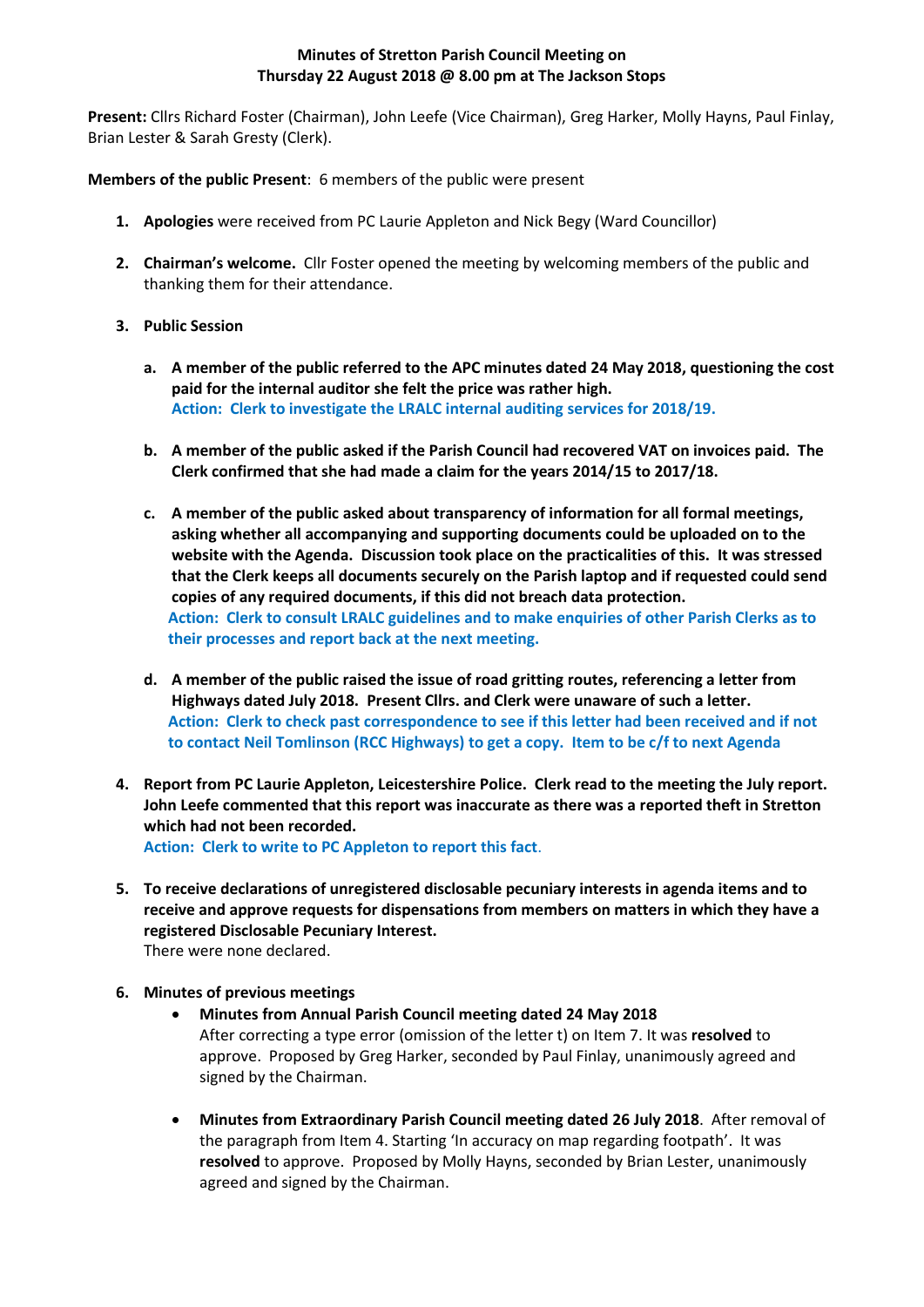### **7. Matters Arising from the minutes**

- a. **Speed Issue of Stocken Hall Road.** A reply from HMP Governor was read to the meeting. A positive response but one to be continually monitored and raised again if no improvements.
- b. **Sewage Smell.** Brian Lester reported on his conversation with Anglian Water. The smell persists in the village. Anglian Water suggest that all residents with a problem phone the

**Anglian Water Freephone 0800 145 145** when there is an issue. If they receive more calls about one problem this adds more urgency. Brian is monitoring the smell which seems to be at its worst at around 8 am and 8-10 pm. Anglian Water proposes to aerate the sewage before it leaves the treatment works to see if this improves the problem. **Action: Greg Harker to add freephone number to the local newsletter.** 

Also discussed as a related issue - the smell of human waste products being spread near Thistleton.

**Action: Clerk to write to Environment Agency reporting this odour problem to ensure that compliance is being adhered to with regards to this waste product**.

## **8. Planning Applications**

**2018/0724/CAT Proposal: Fell 1 No. Rowan Tree & 2 No. Laurel Shrub Trees. 6 Walnut Close, Stretton, LE15 7QQ.** This has already been approved by RCC.

**9. Review of Standing Orders.** Prior to the meeting a new Standing Order template produced by LRLAC was circulated.

**Action: It was agreed that Greg Harker and Molly Hayns would review/remove irrelevant items and bring to the next meeting for further discussion.**

## **10. Updates**

**Debib**:Cllr Harker reported last time that the Shires had withdrawn support for a second defib in Stowe Court. However, he has now been informed of a change of heart. The Shires now will support putting their defib on the wall at 1 Stowe Court, so long as funds can be raised. Cllr Harker is now in discussion with The Shires and The Community Heartbeat Trust (CHT) to establish whether the wall is a feasible option and establish the likely costs. If this is the case, there may still be an option of approaching the Karen Ball Trust (KBT) for a grant towards the installation. Based on the previous purchase, and given that the Shires already has a defibrillator, a provisional estimate was that the cost was likely to be about £1000 (of which KBT might make a contribution).

Cllr Harker proposed that he concludes the discussions with The Shires to confirm feasibility and establish costs and reports back to the Parish Council. This approach was unanimously agreed.

**A1 Noise Reduction.** Cllr Harker had been notified by Highways England that they are developing a plan to introduce noise reduction measures along the Stretton stretch of the A1. The latest estimate was that this would be in the financial year 20/21, but HE were still developing their plans and would inform the PC as soon as anything definite was known.

## **11. Correspondence**

It was agreed, that for future meetings, incoming correspondence recorded by the Clerk would be placed on the agenda and only items further discussed would be recorded on the minutes.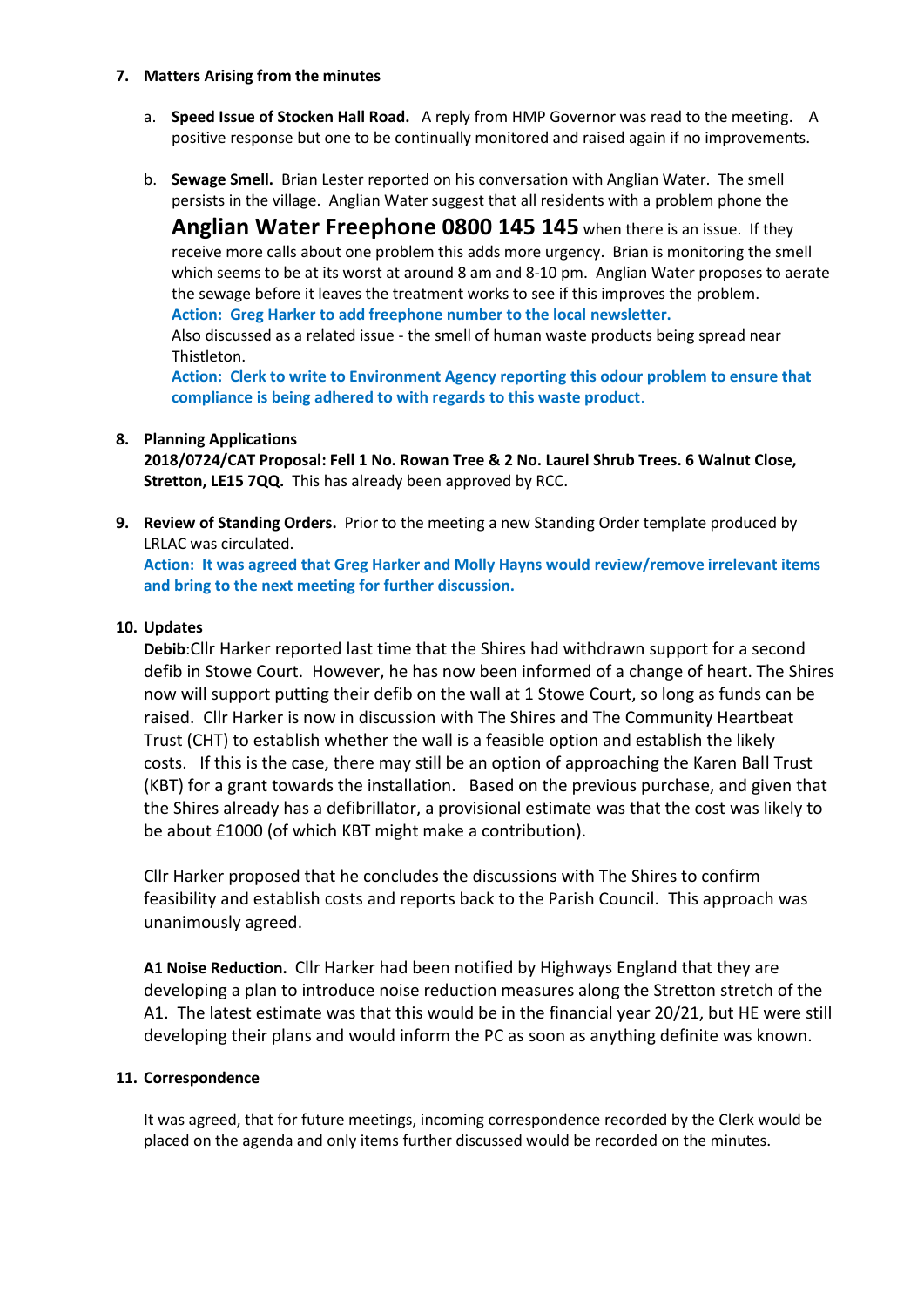| 27.7.18 RCC                | 2018/0724/CAT Proposal: Fell 1 No. Rowan Tree<br>& 2 No. Laurel Shrub Trees. 6 Walnut Close,<br>Stretton, LE15 7QQ. |
|----------------------------|---------------------------------------------------------------------------------------------------------------------|
| <b>RCC</b>                 | 2018/0724/CAT PROPOSAL: Fell 1 No. Rowan<br>Tree & 2 No. Laurel Shrub Trees, 6 Walnut close                         |
| 2.8.18 LCPA                | National planning policy understanding course                                                                       |
| <b>LRALC</b><br>3.8.18     | Rural Economy survey                                                                                                |
| 6.8.18<br>Anglian Water    | Complaint response to Sewage smell ZDG7-<br>COMPEWB-09-01082018-401                                                 |
| 7.8.18<br>Ruth Peasgood    | RCC distribution list - sharing news and information                                                                |
| <b>PC</b> Laurie<br>9.8.18 |                                                                                                                     |
| Appleton                   | Beat Report July 18                                                                                                 |
| LRALC                      | <b>Choice Unlimited Rutland</b>                                                                                     |
| 10.8.18 RCC                | Decision 2018/0583/CAT T1 Laurel Fell, the Manor                                                                    |
| <b>RCC</b><br>18.8.18      | Decision 2018/0468/CAT T6 1 No. Sycamore Tree<br>crown reduce, The Shires                                           |
| <b>RCC</b>                 | <b>Rutland Local Plan - Focussed Consultation</b>                                                                   |
| <b>RCC</b><br>16.8.18      | Merchant Navy day                                                                                                   |
| 16.8.18 Paul Jackson       | FOI request dated 15.8.18                                                                                           |
| <b>RCC</b><br>17.8.18      | <b>Rutland Local Plan</b>                                                                                           |
| <b>RCC</b>                 | Annual report                                                                                                       |
|                            |                                                                                                                     |

There was one item of correspondence offered by a member of the public at the meeting. This could not be answered at the time. Action: Clerk to supply a reply. Please see the end of these minutes for a reply to this matter.

#### **12. AOB**

Cllr. Paul Finlay raised the continued and increasing problems of quarry lorries dropping stone from their vehicles.

Action: Clerk to write to all quarries in the area drawing attention to this problem and asking them to take all due care and attention to their responsibilities for the safety of other road users.

**Issue c/f from Minutes APC 24th May. Bollards.** As Cllr. Nick Begy was not present it was agreed to carry this item forward to the next Agenda.

# **13. Accounts:**

**Asset Register.** The Asset registered was financially up-to-date but the committee was unsure if responsibilities had to be assigned to Cllr members. Action: Clerk to liaise with **LRALC** to clarify full compliance with regards to the asset register.

Income and Expenditure and bank reconciliation were presented to the meeting. It was agreed unanimously that the new format was clear and acceptable. In future the Clerk will post this

separately on to the website along with minutes and agendas.

### **14. Cheques and Expenditure**

Clerk presented three cheques to the committee for agreement and signatures for payment. These had been included on the I&E sheet above.

Information Commission Office (ICO) the Clerk had registered with ICO and a direct debit prepared (saving £5).